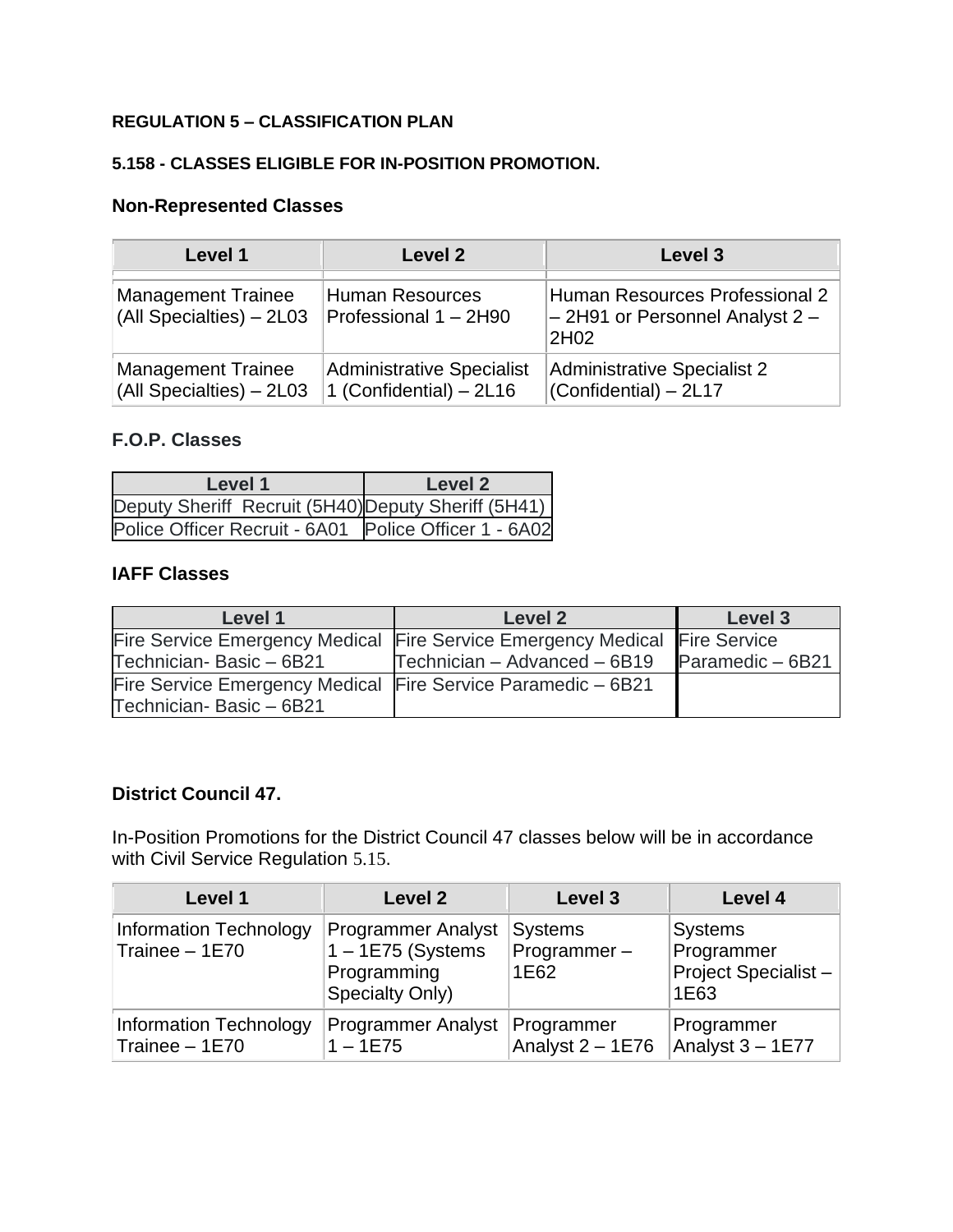| <b>Information Technology</b><br>Trainee - 1E70                                 | Information<br>Management Analyst Management<br>$2 - 1E03$ | Information<br>Analyst $3 - 1E04$                                        |                                                                       |
|---------------------------------------------------------------------------------|------------------------------------------------------------|--------------------------------------------------------------------------|-----------------------------------------------------------------------|
| Accountant/Revenue<br><b>Examiner/Contract</b><br>Auditor Trainee - 2A05        | Accountant 1 - 2A06                                        | Financial<br>Accountant-<br>2A09 (Finance<br>Dept. Only)                 | Financial<br>Accountant<br>Specialist -2A04<br>(Finance Dept<br>Only) |
| Accountant/Revenue<br><b>Examiner/Contract</b><br>Auditor Trainee - 2A05        | Accountant 1 - 2A06                                        | Senior<br>Accountant-<br>2A19 (DHS,<br>Streets, Water &<br>Airport Only) | None                                                                  |
| Auditor Trainee - 2A40                                                          | Auditor $1 - 2A41$                                         | Auditor $2 - 2A42$                                                       | None                                                                  |
| Accountant/Revenue<br><b>Examiner/Contract</b><br>Auditor Trainee - 2A05        | Contracts Auditor 1 – Contracts<br>2A65                    | Auditor $2 - 2A66$                                                       | None                                                                  |
| <b>Accountant/Revenue</b><br><b>Examiner/Contract</b><br>Auditor Trainee - 2A05 | <b>Revenue Examiner 1</b><br>$-2B31$                       | Revenue<br>Examiner $2 -$<br>2B32                                        | None                                                                  |
| Tax Analyst Trainee -<br>2B49                                                   | Tax Analyst 1 -<br>2B50                                    | Tax Analyst 2 -<br>2B51                                                  | None                                                                  |
| Administrative<br>Technical Trainee -<br>2L04                                   | <b>Real Property</b><br>Evaluator $1 - 2D16$               | <b>Real Property</b><br>Evaluator $2 -$<br>2D17                          | None                                                                  |
| Administrative<br>Technical Trainee -<br>2L04                                   | Information<br>Management Analyst Management<br>$2 - 1E03$ | Information<br>Analyst 3 - 1E04                                          |                                                                       |
| Research and<br>Information Analyst 1 -<br>2F21                                 | Research and<br><b>Information Analyst 2</b><br>$-2F22$    | None                                                                     | None                                                                  |
| Archivist 1 - 2G02                                                              | Archivist 2 - 2G03                                         | None                                                                     | None                                                                  |
| <b>Public Relations</b><br>Specialist Trainee -<br>2J01                         | <b>Public Relations</b><br>Specialist 1 - 2J02             | <b>Public Relations</b><br>Specialist $2 -$<br>2J03                      | None                                                                  |
| Administrative<br>Technical Trainee -<br>2L04                                   | Procurement<br>Technician 1 - 2E02                         | Procurement<br>Technician 2-<br>2E03                                     | None                                                                  |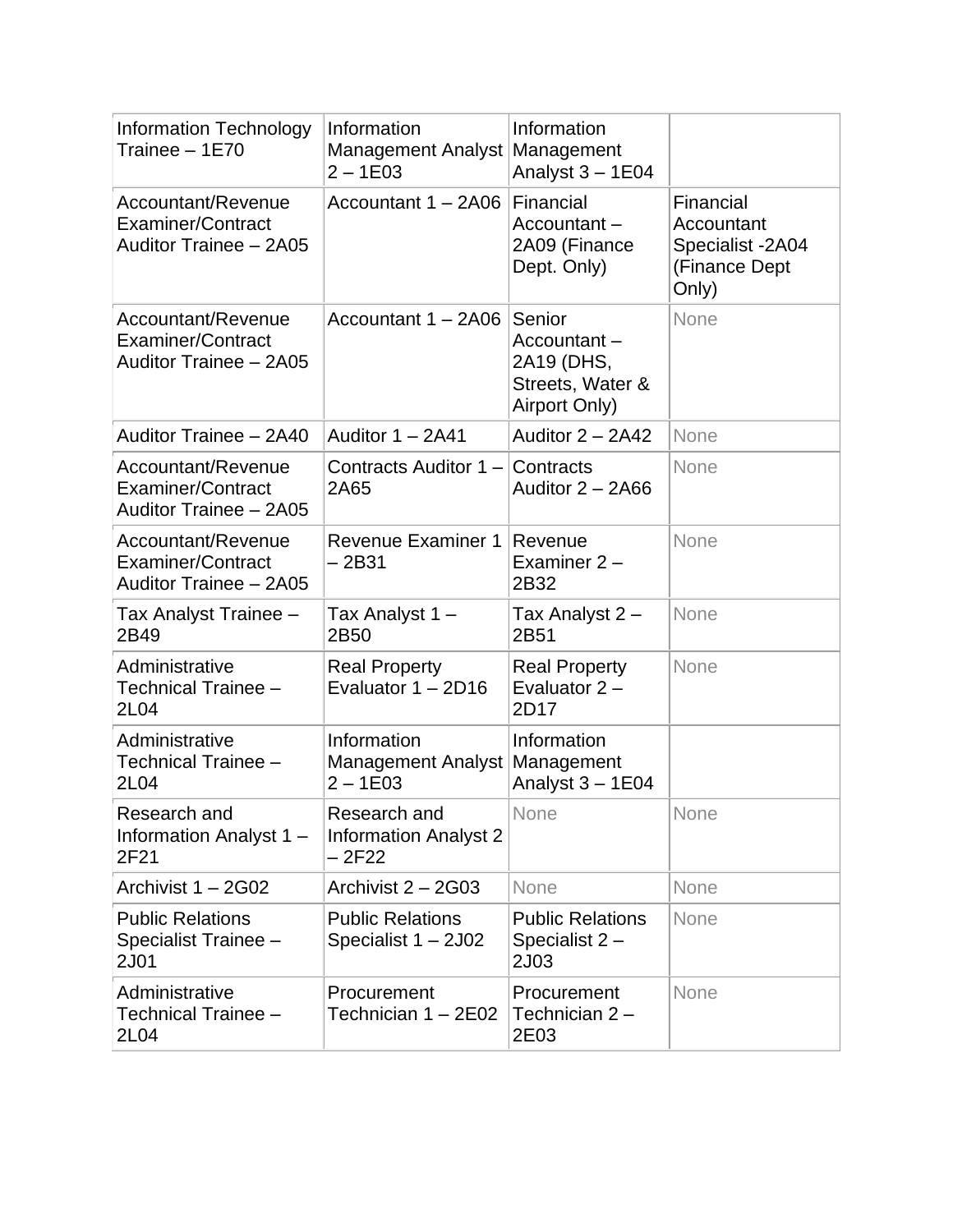| Administrative<br>Technical Trainee -<br>2L04       | <b>Minority Business</b><br>Enterprise<br>Specialist 1 - 2E32       | <b>Minority Business</b><br>Enterprise<br>Specialist 2-<br>2E33 | None                             |
|-----------------------------------------------------|---------------------------------------------------------------------|-----------------------------------------------------------------|----------------------------------|
| Administrative<br>Technical Trainee -<br>2L04       | Election/Public<br><b>Integrity Compliance</b><br>Specialist - 2M56 | None                                                            | None                             |
| Administrative<br>Technical Trainee -<br>2L04       | Administrative<br>Specialist 1 - Non-<br>Confidential - 2L31        | Administrative<br>Specialist 2-<br>Non-Confidential<br>$-2L32$  | None                             |
| <b>Disease Surveillance</b><br>Investigator 1-4A08  | <b>Disease Surveillance</b><br>Investigator 2-4A09                  | None                                                            | None                             |
| <b>Prosecution Assistant 1</b><br>2M88              | Prosecution<br>Assistant 2 - 2M89                                   | None                                                            | None                             |
| <b>Airport Operations</b><br>Trainee - 2P01         | <b>Airport Properties</b><br>Specialist 1 - 2P02                    | <b>Airport Properties</b><br>Specialist 2-<br>2P03              | None                             |
| <b>Airport Operations</b><br>Trainee - 2P01         | <b>Airport Assistant</b><br>Operations Officer -<br>2P10            | Airport<br>Operations<br>Officer - 2P11                         | None                             |
| <b>Graduate Civil Engineer</b><br>$-3B04$           | Civil Engineer 1 -<br>3B05                                          | Civil Engineer 2 -<br>3B06                                      | Engineering<br>Specialist - 3B74 |
| Graduate Engineer -<br>3B07                         | Civil Engineer 1 -<br>3B05                                          | Civil Engineer 2 -<br>3B06                                      | Engineering<br>Specialist - 3B74 |
| <b>Graduate Electrical</b><br>Engineer - 3B10       | <b>Electrical Engineer 1</b><br>$-3B11$                             | Electrical<br>Engineer $2 -$<br>3B12                            | Engineering<br>Specialist - 3B74 |
| <b>Graduate Mechanical</b><br>Engineer - 3B20       | Mechanical<br>Engineer 1 - 3B21                                     | Mechanical<br>Engineer $2 -$<br>3B22                            | Engineering<br>Specialist - 3B74 |
| Graduate<br><b>Environmental Engineer</b><br>– 3B60 | Environmental<br>Engineer $1 - 3B61$                                | Environmental<br>Engineer $2 -$<br>3B62                         | Engineering<br>Specialist - 3B74 |
| <b>Architectural Projects</b><br>Trainee - 3D01     | Architectural<br>Projects<br>Coordinator 1-<br>3D04                 | Architectural<br>Projects<br>Coordinator 2-<br>3D05             | None                             |
| City Planner Trainee -<br>3E01                      | City Planner 1 -<br>3E02                                            | City Planner 2 -<br>3E03                                        | City Planner 3-<br>3E04          |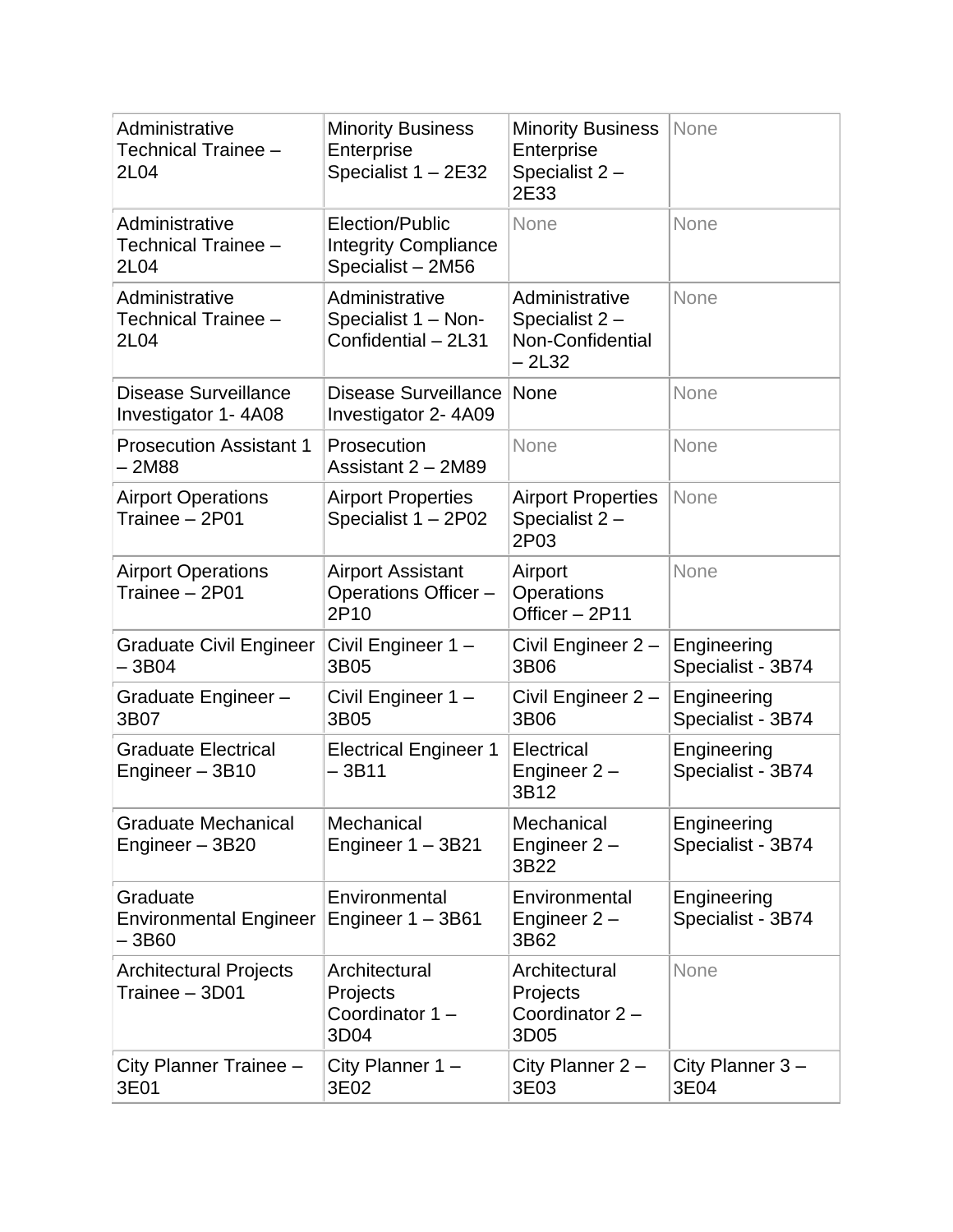| <b>Historic Preservation</b><br>Planner $1 - 3E10$                    | <b>Historic Preservation</b><br>Planner $2 - 3E11$              | None                                                                 | None                                                                                              |
|-----------------------------------------------------------------------|-----------------------------------------------------------------|----------------------------------------------------------------------|---------------------------------------------------------------------------------------------------|
| Geographic Information<br><b>Systems Specialist</b><br>Trainee - 3E19 | Geographic<br><b>Information Systems</b><br>Specialist 1 - 3E20 | Geographic<br>Information<br><b>Systems</b><br>Specialist 2-<br>3E21 | None                                                                                              |
| Graduate<br><b>Environmental Scientist</b><br>$-3H11$                 | Environmental<br>Scientist 1 - 3H12                             | Environmental<br>Scientist $2 -$<br>3H13                             | Environmental<br><b>Scientist Specialist</b><br>(Positions in Water<br>Department only) -<br>3H16 |
| Graduate Chemist-<br>3H25                                             | <b>Analytical Chemist 1</b><br>- 3H26                           | Analytical<br>Chemist $2 - 3H27$                                     | <b>Analytical Chemist</b><br>Specialist - 3H31<br>(Positions in Water<br>Department Only)         |
| Forensic Scientist 1-<br>3H48                                         | <b>Forensic Scientist 2</b><br>– 3H49                           | <b>Forensic Scientist</b><br>$3 - 3H72$                              | None                                                                                              |
| <b>Medical Technologist 1</b><br>-3H67                                | Medical<br>Technologist 2 -<br>3H66                             | None                                                                 | None                                                                                              |
| <b>Public Health Sanitarian</b><br>– 4J41                             | <b>Sanitarian Specialist</b><br>– 4J45                          | None                                                                 | None                                                                                              |
| <b>Social Services Trainee</b><br>– 5A03                              | <b>Social Work</b><br>Services Manager 1<br>– 5A06              | <b>Social Work</b><br><b>Services</b><br>Manager 2-<br>5A07          | None                                                                                              |
| Social Work Intern -<br>5A04                                          | <b>Social Work</b><br>Services Manager 1<br>– 5A06              | Social Work<br><b>Services</b><br>Manager $2-$<br>5A07               | None                                                                                              |
| <b>Social Work Services</b><br>Trainee - 5A05                         | <b>Social Work</b><br>Services Manager 1<br>– 5A06              | <b>Social Work</b><br><b>Services</b><br>Manager 2-<br>5A07          | None                                                                                              |
| <b>Social Work Services</b><br>Trainee - 5A05                         | <b>Health Services</b><br>Social Worker 1-<br>5A61              | <b>Health Services</b><br>Social Worker 2-<br>5A62                   | None                                                                                              |
| <b>Human Relations</b><br>Representative 1 -<br>5C31                  | <b>Human Relations</b><br>Representative 2-<br>5C32             | None                                                                 | None                                                                                              |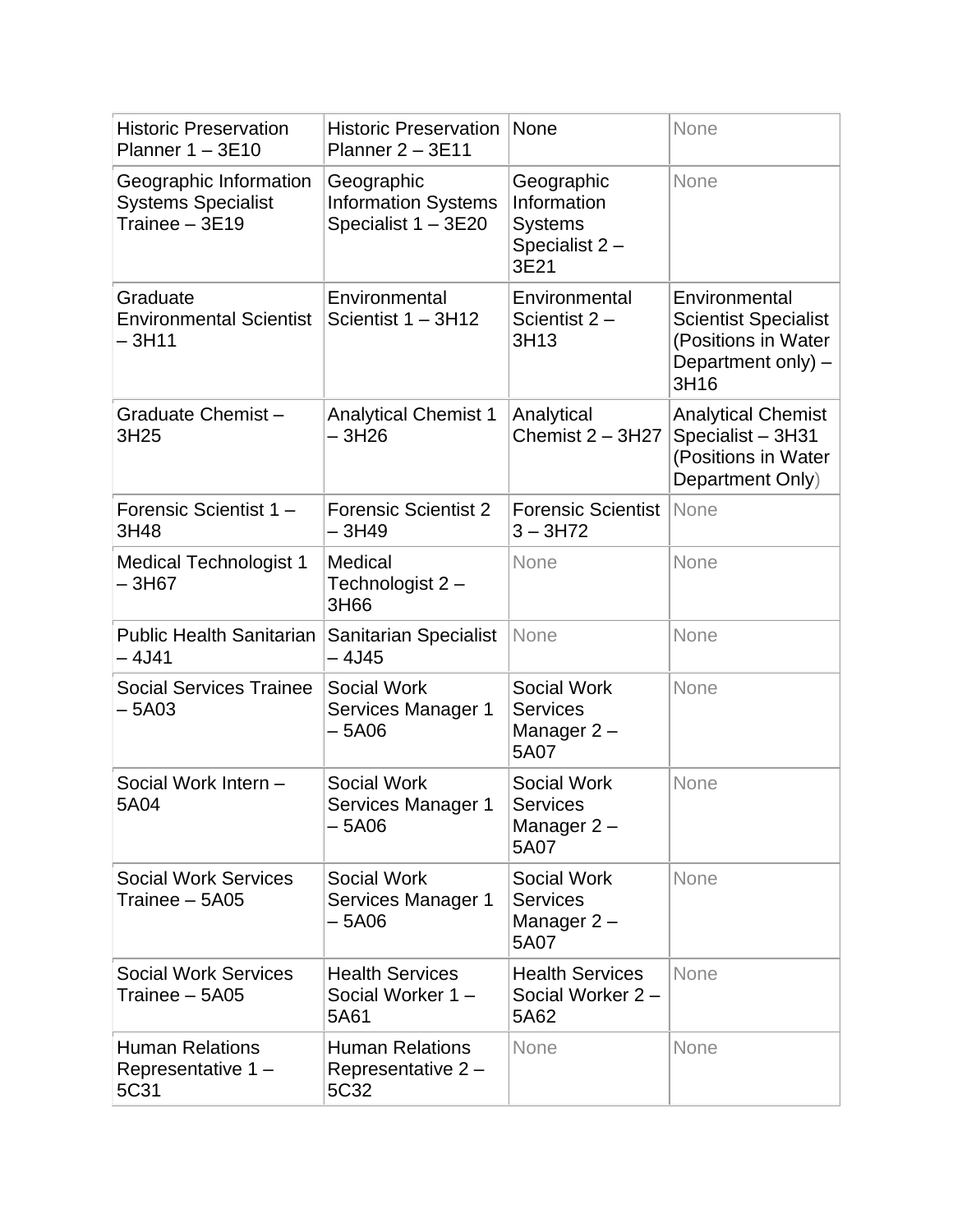| <b>Mental Health</b><br><b>Emergency Services</b><br>Coordinator 1 - 5E06 | <b>Mental Health</b><br><b>Emergency Services</b><br>Coordinator $2 -$<br>5E07 | <b>None</b>                               | None        |
|---------------------------------------------------------------------------|--------------------------------------------------------------------------------|-------------------------------------------|-------------|
| <b>Health Education &amp;</b><br>Training Specialist 1 -<br>5G11          | <b>Health Education &amp;</b><br><b>Training Specialist 2</b><br>$-5G12$       | <b>None</b>                               | None        |
| Criminal Investigative<br><b>Research Analyst</b><br>Trainee - 6C20       | Criminal<br>Investigative<br>Research Analyst-<br>6C21                         | None                                      | <b>None</b> |
| Junior Law Enforcement Law Enforcement<br>Analyst – 6C25                  | Analyst - 6C26                                                                 | None                                      | <b>None</b> |
| Park Management<br>Trainee - 7N50                                         | Park Manager 1 -<br>7N <sub>51</sub>                                           | Park Manager 2 – None<br>7N <sub>52</sub> |             |
| Librarian $1 - 9B02$                                                      | Librarian $2 - 9B03$                                                           | <b>None</b>                               | <b>None</b> |
| <b>Recreation Leader</b><br>Trainee - 9D10                                | <b>Recreation Leader 1</b><br>$-9D11$                                          | None                                      | <b>None</b> |

# **DC 33 Represented Classes.**

In-Position Promotions for the District Council 33 classes below will be in accordance with Civil Service Regulation [5.15.](https://personnel-web.phila.gov/csc/regulations.aspx?reg=5#reg.5.15)

| Level 1                                                                              | Level <sub>2</sub>                                        | Level 3     | Level 4 |
|--------------------------------------------------------------------------------------|-----------------------------------------------------------|-------------|---------|
| Office Clerk - 1A02                                                                  | Office Clerk $2 -$<br>1A03                                | <b>None</b> | None    |
| Service Representative<br>(1A37) (Positions in<br><b>Revenue Department</b><br>only) | <b>Customer</b><br>Collection<br>Representative<br>(2B02) | None        | None    |
| Payroll Examiner 1 -<br>1B21                                                         | Payroll<br>Examiner $2 -$<br>1B22                         | None        | None    |
| <b>Payment Processing</b><br>Clerk $1 - 1B80$                                        | Payment<br>Processing<br>Clerk 2 - 1B81                   | None        | None    |
| <b>Title Registration</b><br>Aide $1 - 2D55$                                         | <b>Title Registration</b><br>Aide $2 - 2D56$              | None        | None    |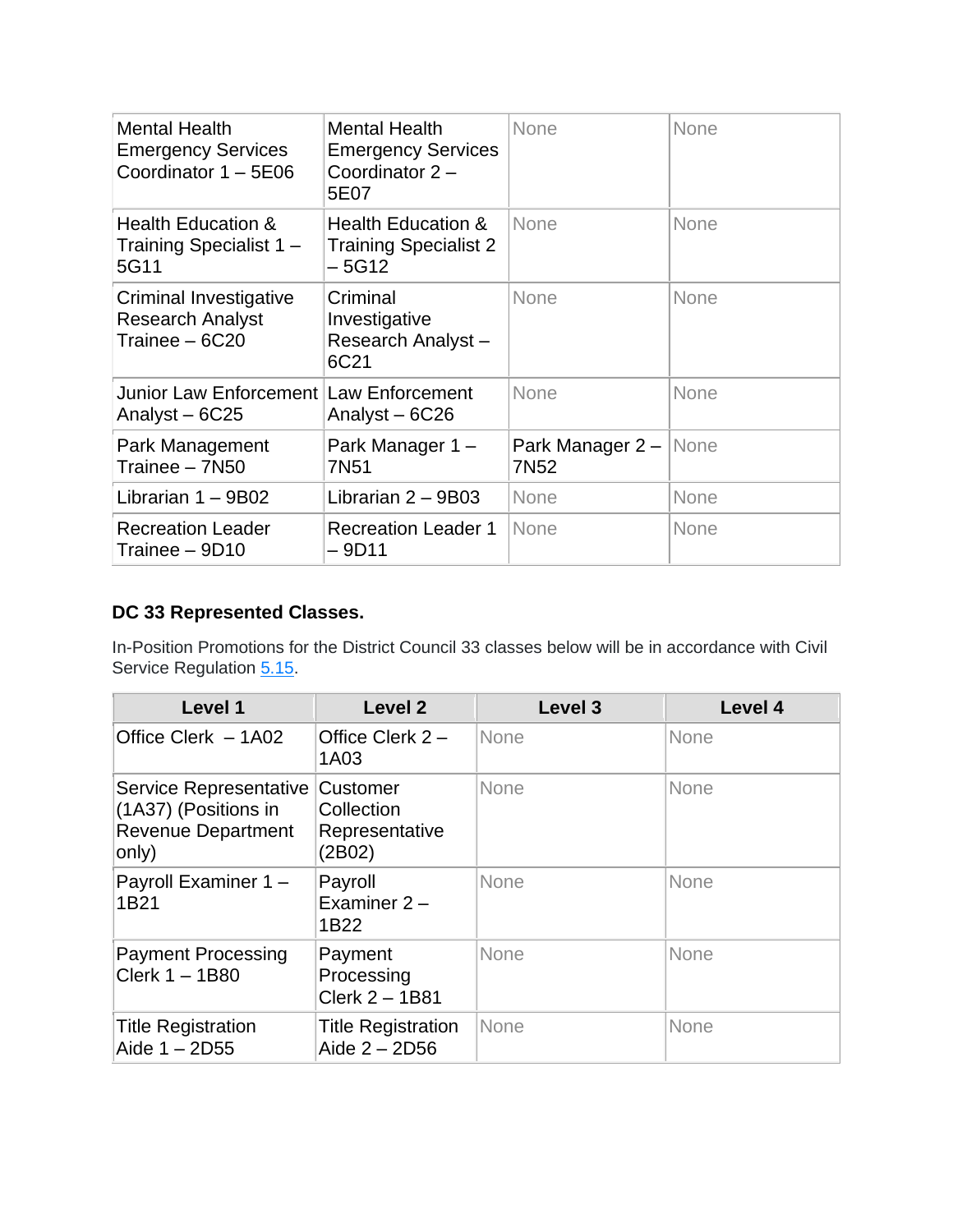| <b>Pension Counselor</b><br>Trainee - 2H39                                      | Pension<br>Counselor 1-<br>2H40                                | <b>Pension Counselor 2</b><br>- 2H41           | None |
|---------------------------------------------------------------------------------|----------------------------------------------------------------|------------------------------------------------|------|
| Engineering Aide 1 -<br>3A01                                                    | <b>Engineering Aide</b><br>$2 - 3A02$                          | <b>None</b>                                    | None |
| Engineering<br>Technician 1 - 3A11                                              | Engineering<br>Technician 2-<br>3A12                           | None                                           | None |
| <b>Construction Projects</b><br>Technician 1 $(S)$ –<br>3A17                    | Construction<br>Projects<br>Technician 2 $(S)$ –<br>3A18       | None                                           | None |
| <b>Industrial Waste</b><br>Control Technician 1 -<br>3A71                       | <b>Industrial Waste</b><br>Control<br>Technician 2 -<br>3A72   | None                                           | None |
| Forensic Technician 1<br>$-4A41$                                                | Forensic<br>Technician 2-<br>4A42                              | None                                           | None |
| Forensic Investigator 1<br>– 4A44                                               | Forensic<br>Investigator 2 -<br>4A45                           | None                                           | None |
| <b>Air Pollution Control</b><br>Inspector $1 - 4J15$                            | <b>Air Pollution</b><br><b>Control Inspector</b><br>$2 - 4J16$ | None                                           | None |
| Juvenile Detention<br><b>Counselor Trainee -</b><br>5B21                        | Juvenile<br><b>Detention</b><br>Counselor 1 -<br>5B22          | <b>Juvenile Detention</b><br>Counselor 2 -5B23 | None |
| Fingerprint<br><b>Identification Specialist</b><br>$1 - 6C12$                   | Fingerprint<br>Identification<br>Specialist 2-<br>6C13         | None                                           | None |
| Traffic Investigator $1 -$<br>6E15                                              | <b>Traffic</b><br>Investigator 2 -<br>6E16                     | None                                           | None |
| Housing and Fire<br>Inspector 1 (6G03)<br>(Office of Homeless<br>Services only) | Housing and Fire<br>Inspector 2<br>(6G04)<br>Office of         | None                                           | None |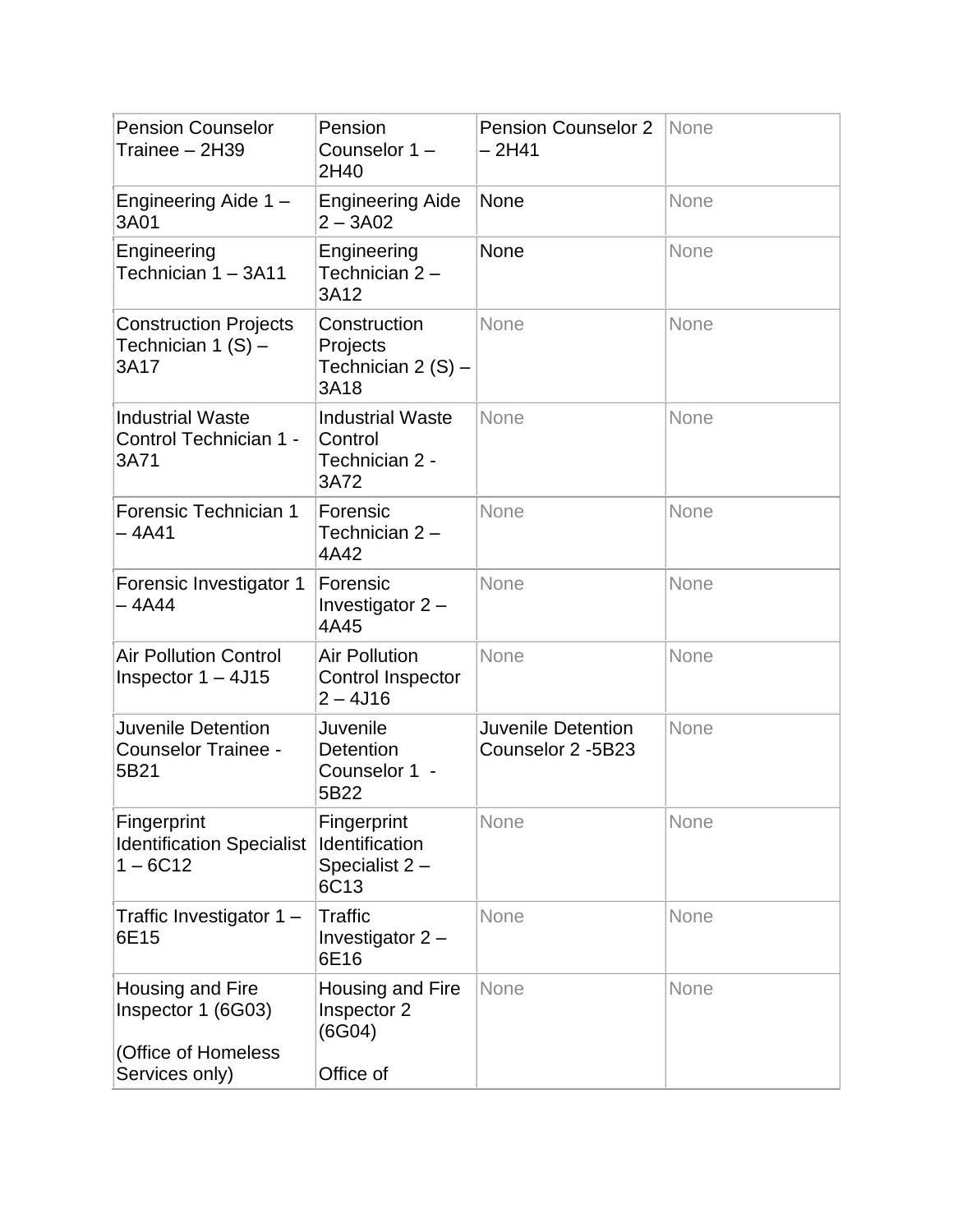|                                                                                               | <b>Homeless</b><br>Services only)                                                               |                                                  |                                                              |
|-----------------------------------------------------------------------------------------------|-------------------------------------------------------------------------------------------------|--------------------------------------------------|--------------------------------------------------------------|
| Airport<br>Communications<br>Center Operator 1-<br>6J06                                       | Airport<br>Communications<br><b>Center Operator 2</b><br>$-6J07$                                | None                                             | None                                                         |
| <b>Water Customer Care</b><br>Trainee - 6J09                                                  | <b>Water Customer</b><br>Care<br>Representative -<br>6J17                                       | None                                             | None                                                         |
| Police<br>Communications<br>Dispatcher Trainee -<br>6J31                                      | Police<br>Communications<br>Dispatcher - 6J32                                                   | None                                             | None                                                         |
| <b>Fire Equipment</b><br>Dispatcher 1 - 6J41                                                  | <b>Fire Equipment</b><br>Dispatcher 2-<br>6J42                                                  | None                                             | None                                                         |
| 3-1-1 Contact Center<br>Trainee - 6J55                                                        | 3-1-1 Contact<br>Center Agent -<br>6J56                                                         | None                                             | None                                                         |
| Custodial Worker 1-<br>7D11 (Positions in the<br>Airport Specialty only)                      | <b>Custodial Worker</b><br>$2 - 7D12$<br>(Positions in the<br><b>Airport Specialty</b><br>only) | None                                             | None                                                         |
| <b>Trades Helper (Auto</b><br>Body)(Auto Mechanic)-<br>7H01 OR Automotive<br>Apprentice -7F01 | Automotive<br>Maintenance<br>Technician 1-<br>7F04                                              | Automotive<br>Maintenance<br>Technician 2 - 7F02 | <b>Heavy Duty Vehicle</b><br>Maintenance<br>Technician -7F03 |
| Carpenter 1- 7H11                                                                             | Carpenter $2 -$<br>7H12                                                                         | None                                             | <b>None</b>                                                  |
| Painter $1 - 7H43$                                                                            | Painter $2 - 7H44$                                                                              | None                                             | None                                                         |
| <b>HVAC Mechanic 1-</b><br>7J01                                                               | <b>HVAC Mechanic 2 None</b><br>$-7J02$                                                          |                                                  | None                                                         |
| Machinery and<br><b>Equipment Mechanic 1</b><br>$-7J14$                                       | Machinery and<br>Equipment<br>Mechanic $2 -$<br>7J15                                            | None                                             | None                                                         |
| Electrician 1 - 7K01                                                                          | Electrician $2 -$<br>7K02                                                                       | None                                             | None                                                         |